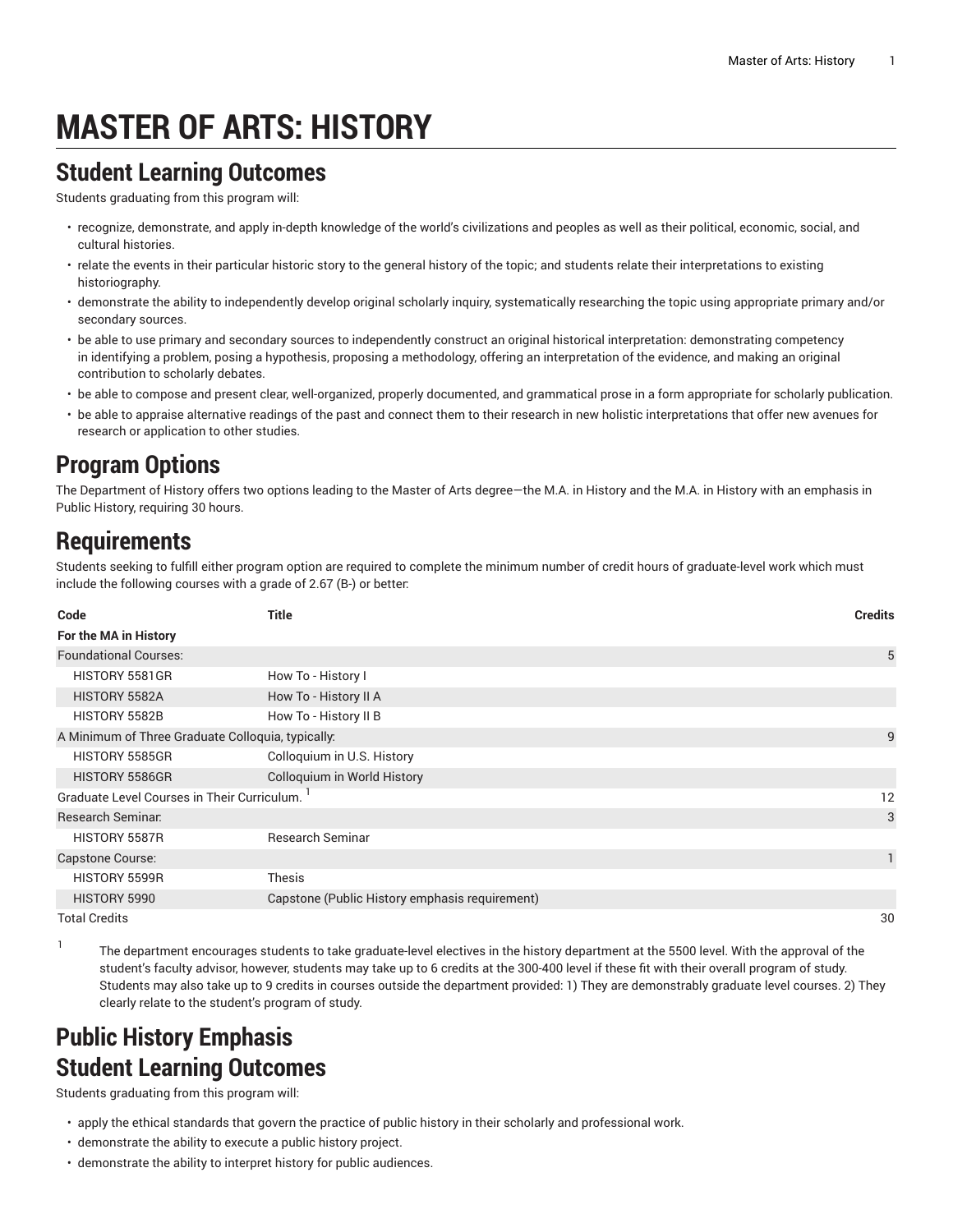- demonstrate the ability to collaborate on a public history project.
- recognize, demonstrate, and apply in-depth knowledge of the world's civilizations and peoples as well as their political, economic, social, and cultural histories.
- relate the events in their particular historic story to the general history of the topic; and students relate their interpretations to existing historiography.
- demonstrate the ability to independently develop original scholarly inquiry, systematically researching the topic using appropriate primary and/or secondary sources.
- be able to use primary and secondary sources to independently construct an original historical interpretation: demonstrating competency in identifying a problem, posing a hypothesis, proposing a methodology, offering an interpretation of the evidence, and making an original contribution to scholarly debates.
- be able to compose and present clear, well-organized, properly documented, and grammatical prose in a form appropriate for scholarly publication.
- be able to appraise alternative readings of the past and connect them to their research in new holistic interpretations that offer new avenues for research or application to other studies.

#### **Program Requirements**

| Code                                | <b>Title</b>                                                                         | <b>Credits</b> |
|-------------------------------------|--------------------------------------------------------------------------------------|----------------|
| <b>MA History Core Requirements</b> |                                                                                      | 18             |
|                                     | Required Field Experience, authorized by the Director of the Public History Emphasis |                |
| HISTORY 5579                        | Public History: Theory and Method                                                    | 3              |
| <b>Public History Electives:</b>    |                                                                                      | 9              |
| HISTORY 5521                        | Oral History                                                                         |                |
| HISTORY 5591                        | <b>Archival Methods</b>                                                              |                |
| HISTORY 5593                        | Museum Studies                                                                       |                |
| HISTORY 5594                        | Public History and New Media                                                         |                |
| PUB-ADM 5555A                       | Topics in Nonprofit Fund Raising: Organizing for Successful Fund Raising             |                |
| PUB-ADM 5555F                       | Topics in Nonprofit Fund Raising: Prospect Research and Proposal Writing             |                |
| <b>UPD 430</b>                      | <b>Planning For Historic Preservation</b>                                            |                |
| <b>UPD 5526</b>                     | History of Urban Planning & Design                                                   |                |
| <b>UPD 5743</b>                     | Introduction to Historic Preservation                                                |                |
| Total Credits                       |                                                                                      | 30             |

## **Colloquia**

These courses form the knowledge base for the graduate program. Students are encouraged to take as many of these as can fit into their program of study. In them, students will:

- 1. Read broadly and learn about the major trends in the historiography of a particular historical problem, place, period, or specialization.
- 2. Develop fundamental skills of the professional historian such as the ability to write academic book reviews, make conference-style presentations, and discuss among peers the work of other historians critically.

This course typically culminates in the production of a term paper and/or literature review on a subject of the student's interest that could serve as the context for a future research project.

#### **Research Seminars**

Students will produce an original work of scholarship anchored in primary sources that reflects their larger course of study. This paper will serve as the foundation of their M.A. thesis or capstone project.

#### **Required Field Experience (for Public History emphasis)**

Students pursuing the Public History emphasis must complete 200 hours of fieldwork at a cultural institution that aligns with their own professional goals. This institution could be a museum, historical society, archive, library, historic site, or cultural foundation. Public history students must receive authorization from the Director of the Public History Emphasis before beginning their field experience to ensure that it will count toward their degree.

#### **Graduate Thesis or Capstone Course**

In this course, taken near the completion of the program of study, students will complete and defend in an oral examination their advisor-approved thesis or capstone project. This final project can take one of three forms: a thesis, which is defined as a journal-length professional paper, based on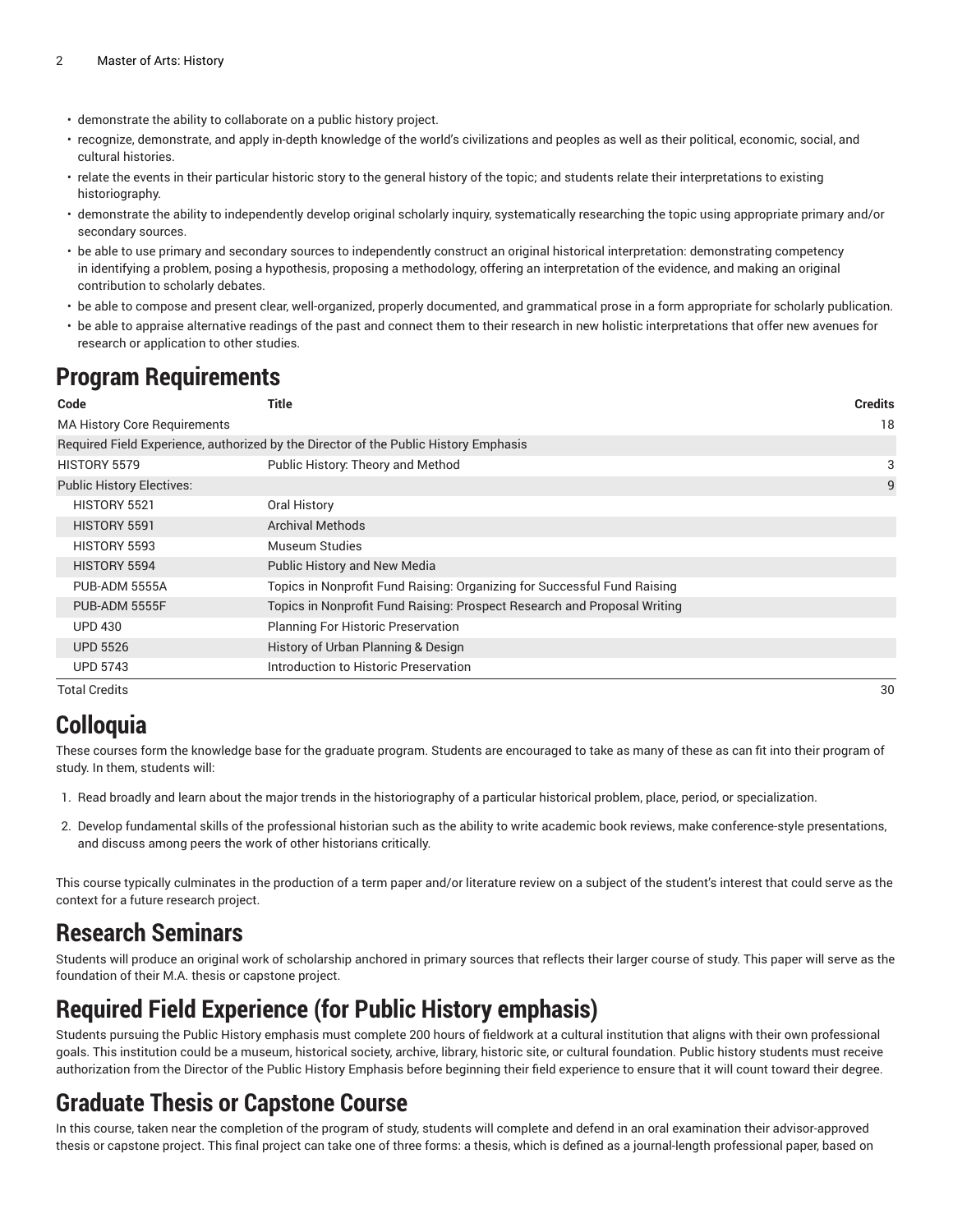original research using primary sources (10,000-12,000 words) (HISTORY 5599R); a public history capstone project (HISTORY 5990); or, for educators, an extensive unit plan (HISTORY 5990). See your advisor for additional guidelines about the thesis/capstone options.

## **Language Requirements**

The M.A. in History will require demonstration of foreign language competency if the subject matter requires it. The faculty advisor will determine how this requirement should be fulfilled.

## **Minimum Expectations**

Students must demonstrate satisfactory progress towards the completion of their degree. In all courses, students must:

- 1. Receive a grade of B- or higher.
- 2. Maintain a minimum cumulative 3.0 graduate GPA.
- 3. Adhere rigorously and conscientiously to academic standards of honesty.
- 4. Demonstrate serious commitment to scholarship and intellectual engagement.
- 5. Abide by all applicable requirements of the School of Graduate Studies. Please refer to the [General Graduate Academic Regulations and](https://catalog.umkc.edu/general-graduate-academic-regulations-information/) [Information](https://catalog.umkc.edu/general-graduate-academic-regulations-information/) ([https://catalog.umkc.edu/general-graduate-academic-regulations-information/\)](https://catalog.umkc.edu/general-graduate-academic-regulations-information/) section of this catalog.

In terms of administrative procedures, students must submit a program of study to the department's administrative assistant prior to the completion of 50% of applicable degree coursework. The program of study form is available on the Student [Resources](https://cas.umkc.edu/areas-of-study/history/graduate-student-resources.html) ([https://cas.umkc.edu/areas-of-study/](https://cas.umkc.edu/areas-of-study/history/graduate-student-resources.html) [history/graduate-student-resources.html](https://cas.umkc.edu/areas-of-study/history/graduate-student-resources.html)) page of the department website. Once the student completes their form, it must be approved by the faculty advisor (the faculty member who has agreed to serve as the committee chair for the student's thesis/capstone project), the other members of the supervisory committee, and the department chair.

Changes in the program of study must be approved by the student's advisor and the revised program of study must be submitted to the administrative assistant. If cumulative changes in courses or degree requirements exceed four, a new program of study should be filed.

Students who intend to complete the Public History emphasis must declare their emphasis by the completion of their 12<sup>th</sup> credit hour by forming a viable committee and completing a program of study.

#### **Advisors and Committees**

Upon their admission to the M.A. program, students will be assigned a faculty mentor. The faculty mentor:

- will serve as a personal connection to the department
- will assist the student in academic and professional matters during their study in the department
- may continue to serve as a mentor even after the student has identified a faculty advisor (their content specific instructor).

#### **Supervisory Committee**

The supervisory committee consists of three full-time, regular members of the UMKC History Department who are also members of the graduate faculty, with the student's faculty advisor serving as chair of this committee.

With the approval of the faculty advisor:

- One member of the committee may be a full-time, regular member of another UMKC department (this committee member also must be a member of the graduate faculty).
- One member of the committee may be a member of the adjunct graduate history faculty.

Students in the Public History emphasis are encouraged to have on their committee both a faculty advisor who specializes in the content area related to their capstone project and a faculty member who specializes in public history.

#### **Extenuating Circumstances**

Students incapable of meeting administrative deadlines may request an extension from the M.A. advisor. These requests must be made in writing in advance of the deadlines. Incompletes will be given only when there are legitimate reasons for not completing course requirements on time, and only when there are reasonable expectations that work can be completed within the time allowed by the School of Graduate Studies (maximum of one year).